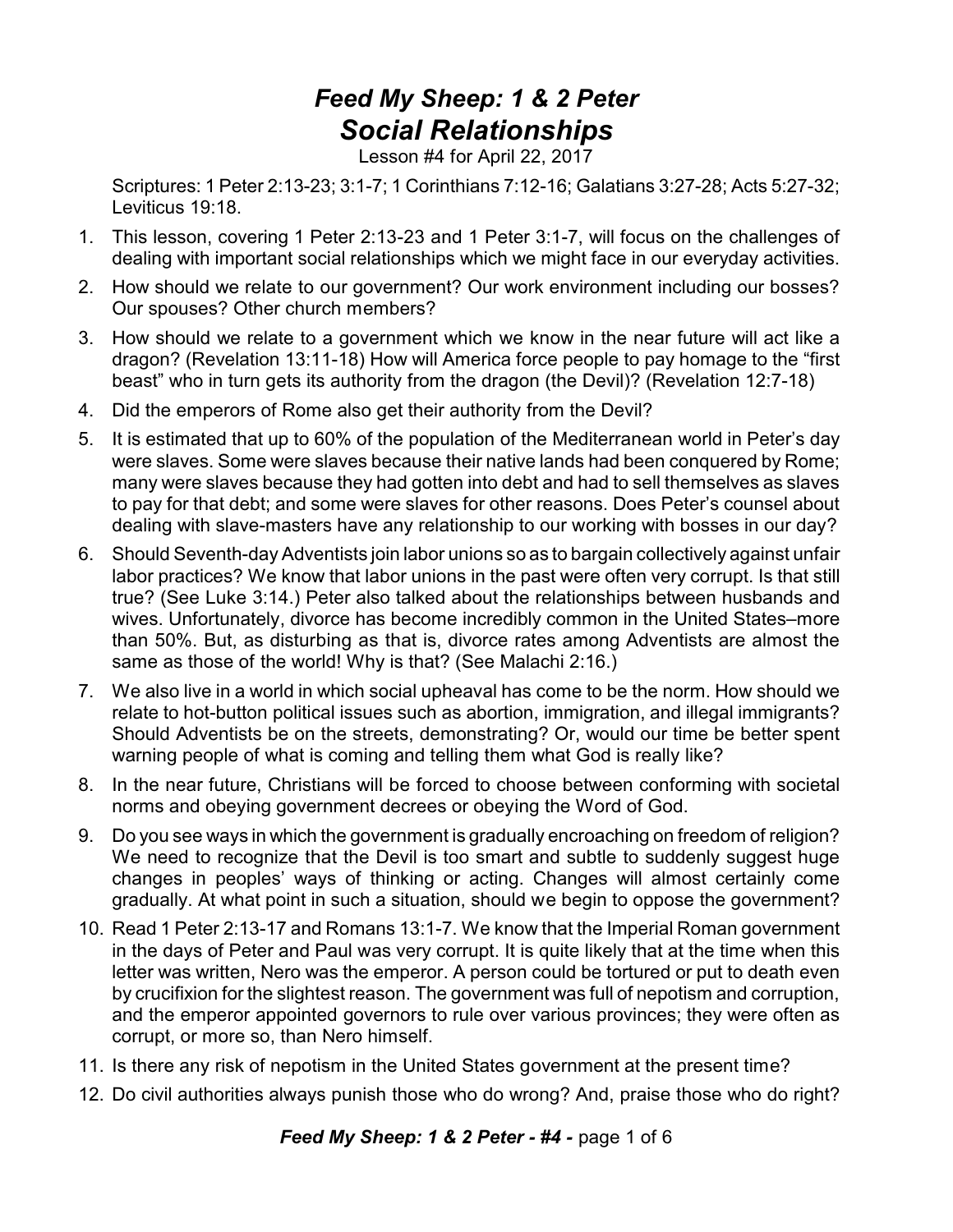(1 Peter 2:14) Remember that at some point, current governments of the world are going to punish people for doing what is right. Look at the Middle East even today.

- 13. However, coincidentally, some of the Roman Empire's activities did facilitate the spread of the gospel. They built roads so their military could move around more easily. They enforced a common language–the *Koine* Greek language. We know that on several occasions, Paul's life was saved or his punishments were reduced because he was a Roman citizen.
- 14. So, is it our responsibility to be the best citizens we possibly can be?
- 15. Think of the conditions under which Jesus lived. Remember that we are looking for a more perfect world to come. In fact, we are citizens of heaven. (Philippians 3:20)
- 16. Read 1 Peter 2:18-23. Peter recognized that circumstances were/are not always going to be favorable for Christians. But, even if one is a slave, s/he is to faithfully serve her/his master so long as that does not involve violating the commandments or laws of God. If a slave has to endure beatings, s/he/we need(s) to remember what happened to Jesus.
- 17. There are two words for *servant* or *slave* in the *Koine* Greek language. First Peter 2:18 uses the word *oichetçs* which is specific to domestic slaves, working in a master's home. The more general term for *slave* is *doulos*, and Paul used that word in Ephesians 6:5. We need to remember, of course, that in the Roman world, a slave was considered to be the legal possession of his/her master who could treat him/her well or cruelly. Do we do our jobs as if we were serving Christ? On one occasion, an angry slave killed his master who was a prominent Roman citizen; 400 of his fellow slaves were killed in retaliation.
- 18. But, there were some slaves who were given very important responsibilities. Some managed their master's estate. Think of the early times of Joseph in Egypt. Some slaves were even teachers for their master's children.
- 19. Since many slaves were in that condition because they could not pay their debts, a slave could be redeemed by the payment of those debts either by himself or by a friend or relative. Paul used that language to talk about how Christians have been redeemed by Jesus Christ. (See Ephesians 1:7; Romans 3:24; Colossians 1:14.) Is that an appropriate analogy for today?
- 20. Slaves were reminded that they did not get credit for being beaten for doing wrong; they only received "credit" if they were beaten even though they were doing right.
- 21. If we are to faithfully submit to those in responsible positions, is there ever a time for us to "stand up for our rights"? As Christians we are to stand for the truth and for God. Fighting for some selfish "rights" will often get us into trouble. But, standing up for God will put us in the company of the great men of the Bible like Joseph and Daniel and his three friends.
- 22. Read 1 Peter 3:1-7. Peter was speaking to Christians who were married to unbelievers. We can assume that those believers became Christians after they were already married. People who have recently become Christians are some of the best soul-winners among their friends. Longtime believers do not do so well at reaching out.
- 23. Both Peter and Paul advised believing spouses to stay with their unbelieving spouses if the unbelieving spouse agreed. Of course, the hope was that by his/her faithful, loving behavior, the believing spouse would eventually win his/her spouse to become a believer.
- 24. Wives in the 1<sup>st</sup> century in the Roman Empire did not have many legal rights. They were not allowed to own property; and they had few options for getting legal redress to problems

*Feed My Sheep: 1 & 2 Peter - #4 -* page 2 of 6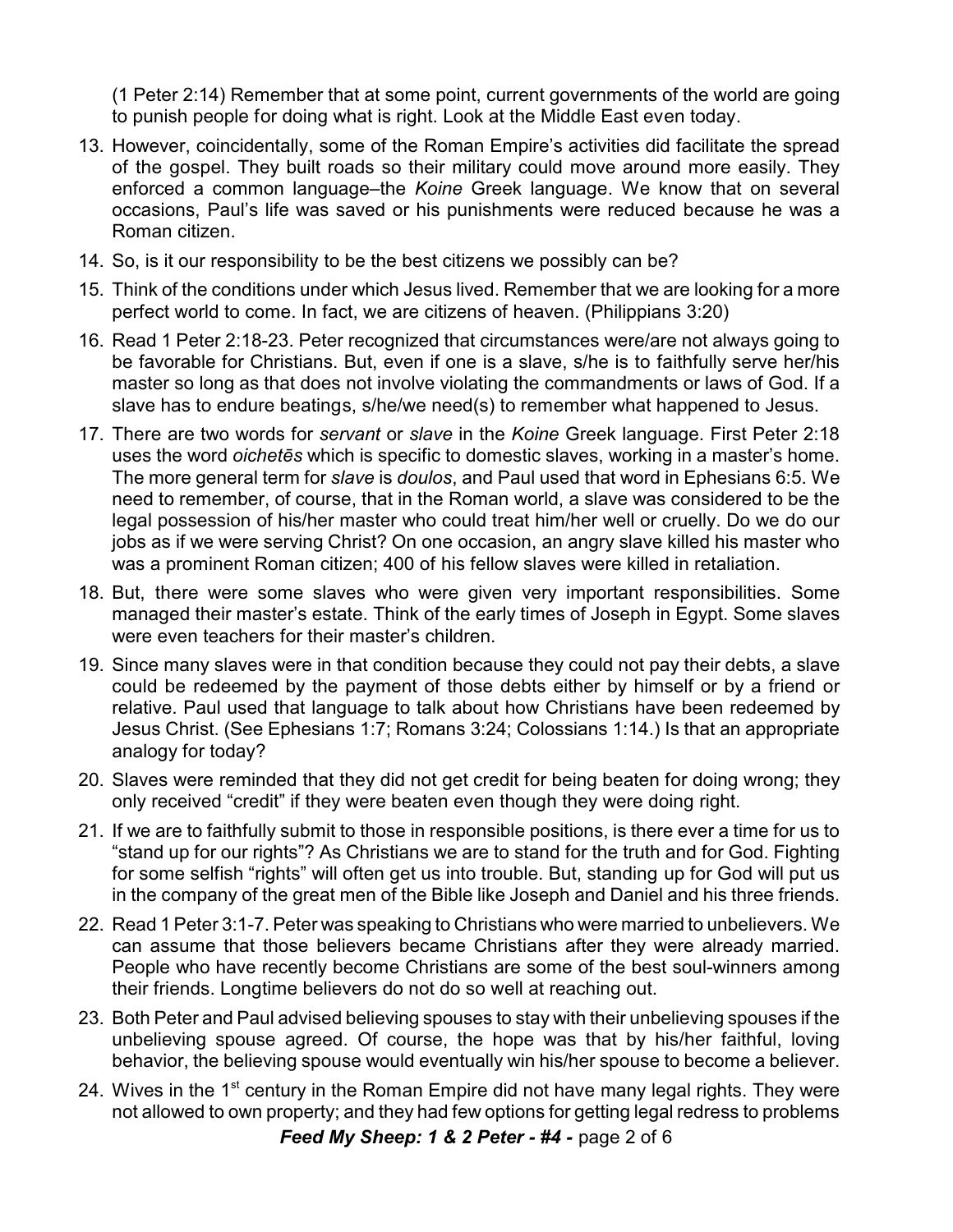they endured. Peter urged them to live their lives in purity and respect before their spouses. He went on to say that the Christian wife should be more interested in her inward beauty than the adornment of fashionable hairstyles, jewelry, or expensive clothing. (1 Peter 3:3-5) Every Christian should conduct himself/herself in a manner that would recommend Christianity to anyone observing him/her.

25. The role and status of women through much of history has been bleak. Even in the days of the Protestant Reformation, the role of women was very low. Look at this note found in the 1549 reprinting of the *Matthews Bible* (1537) done by Edmund Beck. After reading Peter's counsel that wives "be in subjection to your own husbands... even as Sarah obeyed Abraham," (See 1 Peter 3:1,6.) Mr. Beck attached this note\* in the margin to male readers:

> He dwelleth wyth hys wyfe accordynge to knowledge, that taketh her as a necessarye helper, and not a bondeservaunt or a bondeslave. And if she be not obedient and helpful unto him, endevoureth to beate the feare of God into her heade, that thereby she may be co[m]pelled to learne her dutie and do it. [Copied as close to the original spelling as possible; letter in brackets is added.]

- 26. Surely, we all recognize that Peter's words should not be taken by a husband as a license to mistreat his wife in any way.
- 27. Peter spoke about husbands living with their wives, understanding that they are the "weaker" sex. Notice these words from our *Adult Teacher's Sabbath School Bible Study Guide*\* 55:

The expression "weaker vessel" (*ESV, KJV*), in verse 7 of some translations, does not refer to physical or emotional weakness. It refers to finely made dishware. Very likely it is a reference to how men should treat women, behaving toward them as they would a valuable piece of china, which should be handled with great care and regard lest it be broken needlessly. The expression is a positive assessment of the value of the wife and the considerate and gentle manner in which she should be treated. How do we assess the value of women in our lives?

- 28. Bible-believing Christians should recognize that it was God's plan in the beginning to have husbands and wives live together as equal partners. The entrance of sin meant that God realized He would need to put one partner in charge over the other as the head of the household. Modern Christians should recognize that the closer we are to getting back to God's ideal, the closer to equal will husbands and wives treat each other.
- 29. Read Romans 13:1-7; Ephesians 5:22-23; 1 Corinthians 7:12-16; and Galatians 3:27-28. How do these words from Paul compare with Peter's words in 1 Peter 2:11-3:7? In these passages from Paul, we recognize that he was giving counsel which is very similar to what we have studied in 1 Peter. Instead of attacking social inequalities and problems such as slavery, both Peter and Paul felt that their work was to promote the gospel as opposed to attacking legally-mandated, culturally-accepted norms. They recognized that attacking the social system of their day would almost certainly have cut them off almost immediately from the work that God had given them.
- 30. What is our responsibility, living in our society in our day? Do we really think that society is going to make major changes in the direction of what is right? Or, instead, should we work toward hastening the second coming (2 Peter 3:10-12) which will, ultimately, solve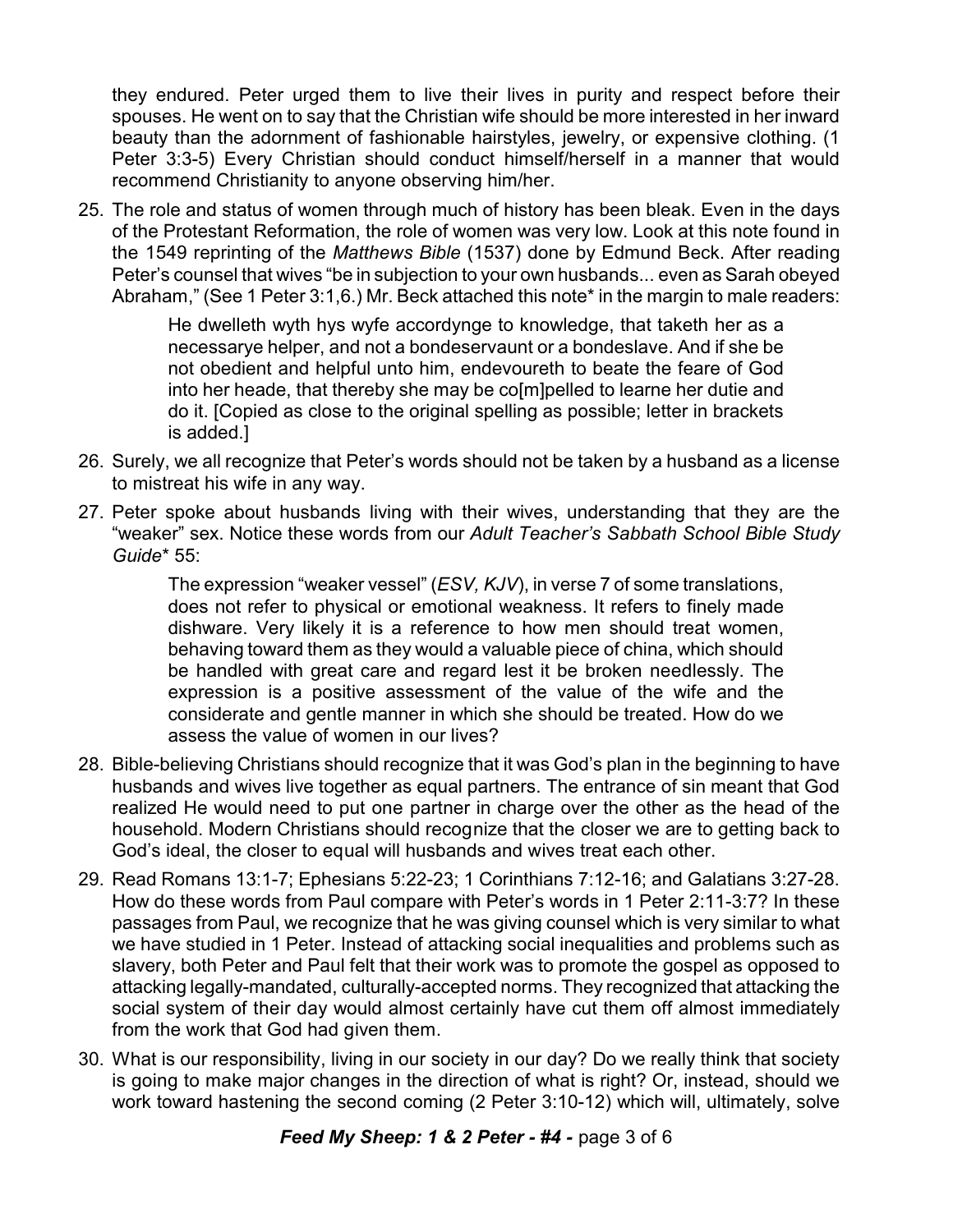the problems permanently?

- 31. Read Galatians 3:27-29. We need to remember when reading this passage that a traditional Jewish male prayer that he would utter upon arising in the mornings was to say: "I thank God that I was not born a Gentile, a slave, or a woman." Paul must have prayed that prayer many times in his earlier days. What a change came over him! As Christians, we should all think of our fellow believers as brothers and sisters in the Lord. None of us should consider ourselves superior to another.
- 32. So, how should Christians relate to government organizations? Read 1 Peter 2:13-17 and Romans 13:1-7. Peter and Paul both recommended that we should pay our taxes and contribute to society as good citizens. But, our first duty is to obey God.
- 33. Read Acts 5:27-32. What did Peter and his fellow apostles say to the Sanhedrin when they were absolutely forbidden to speak about Jesus? How does that passage relate to Peter's later statement recorded in 1 Peter 2:13-17? Obeying God is our chief obligation. God's commands are always the ones that will work out the best in the end. Peter was not being hypocritical in his statements about obeying the government, considering the fact that he had said earlier that we must first of all obey God. As far as possible, we need to live in harmony with those around us. But, if there comes a time when the choice is between obeying earthly powers and obeying God, we must, of course, obey God.
- 34. Read Leviticus 19:18 and Matthew 22:39. Love for our neighbors obviously implies we should do what we can to befriend them and do what is good for them.
- 35. We have spoken briefly about what the Bible says about the future time of trouble. The only way we can prepare ourselves for that time of trouble is by studying the Bible until we can clearly distinguish between Satan's deceptions and the truth about God.
- 36. The future time of trouble is spoken about in very clear and distinct terms by Ellen White in the chapter "The Time of Trouble" in *The Great Controversy* pages 613-634.

The deepest poverty, the greatest self-denial, with His approval, is better than riches, honors, ease, and friendship without it. We must take time to pray. If we allow our minds to be absorbed by worldly interests, the Lord may give us time by removing from us our idols of gold, of houses, or of fertile lands.—Ellen G. White, *Great Controversy*\* 622.2.

The "time of trouble, such as never was," is soon to open upon us; and we shall need an experience which we do not now possess and which many are too indolent to obtain. It is often the case that trouble is greater in anticipation than in reality; but this is not true of the crisis before us. The most vivid presentation cannot reach the magnitude of the ordeal. In that time of trial, every soul must stand for himself before God. "Though Noah, Daniel, and Job" were in the land, "as I live, saith the Lord God, they shall deliver neither son [623] nor daughter; they shall but deliver their own souls by their righteousness." Ezekiel 14:20.—*Ibid*.\* 622.4.

As the crowning act in the great drama of deception, Satan himself will personate Christ. The church has long professed to look to the Saviour's advent as the consummation of her hopes. Now the great deceiver will make it appear that Christ has come. In different parts of the earth, Satan will manifest himself among men as a majestic being of dazzling brightness, resembling the description of the Son of God given by John in the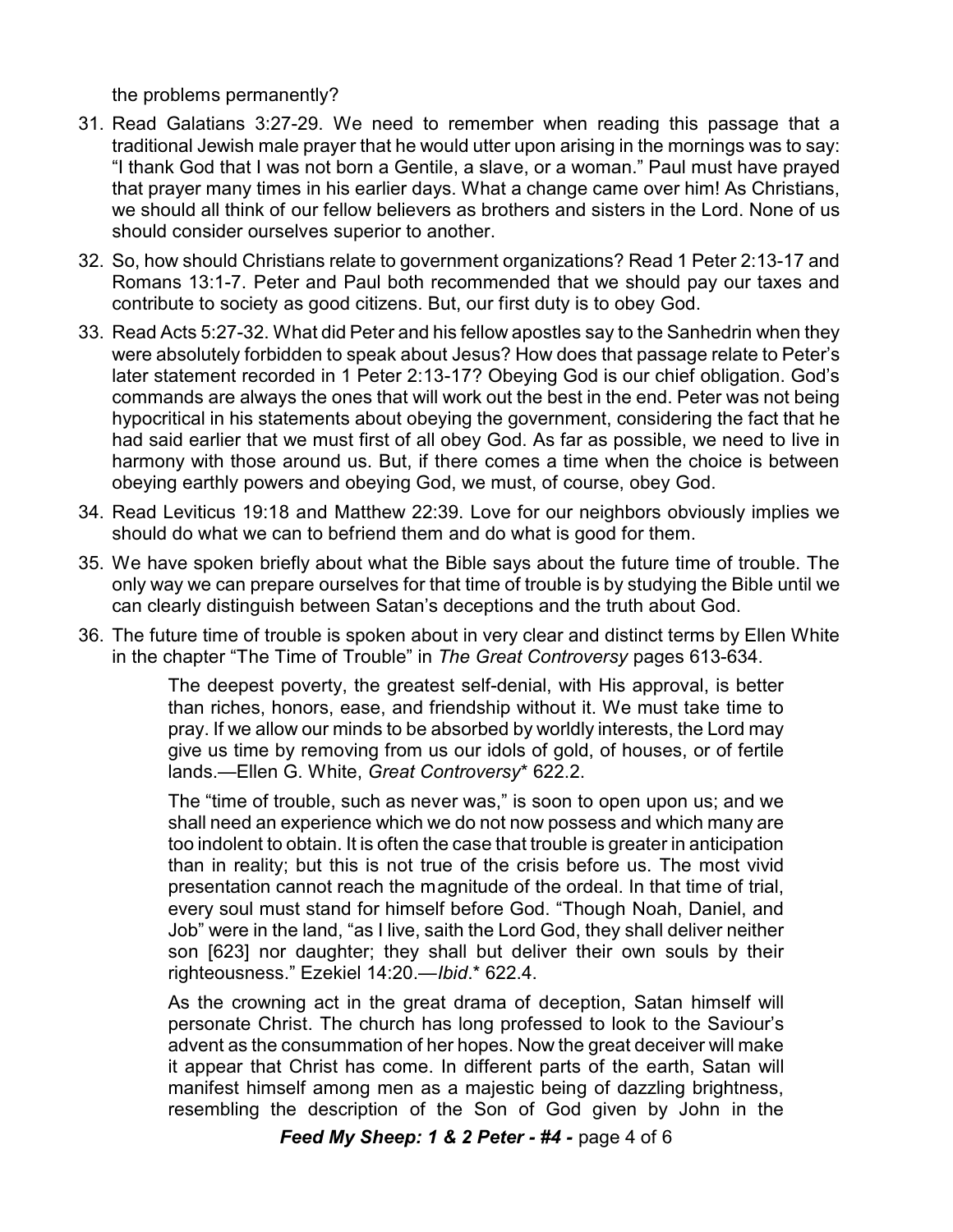Revelation. Revelation 1:13-15. The glory that surrounds him is unsurpassed by anything that mortal eyes have yet beheld. The shout of triumph rings out upon the air: "Christ has come! Christ has come!" The people prostrate themselves in adoration before him, while he lifts up his hands and pronounces a blessing upon them, as Christ blessed His disciples when He was upon the earth. His voice is soft and subdued, yet full of melody. In gentle, compassionate tones he presents some of the same gracious, heavenly truths which the Saviour uttered; he heals the diseases of the people, and then, in his assumed character of Christ, he claims to have changed the Sabbath to Sunday, and commands all to hallow the day which he has blessed.—*Ibid*.\* 624.2.

So closely will the counterfeit resemble the true that it will be impossible to distinguish between them except by the Holy Scriptures. By their testimony every statement and every miracle must be tested.—*Ibid.*\* 593.1.

Those who endeavor to obey all the commandments of God will be opposed and derided. They can stand only in God. In order to endure the trial before them, they must understand the will of God as revealed in His word; they can honor Him only as they have a right conception of His character, government, and purposes, and act in accordance with them. **None but those who have fortified the mind with the truths of the Bible will stand through the last great [594] conflict.** To every soul will come the searching test: Shall I obey God rather than men? The decisive hour is even now at hand. Are our feet planted on the rock of God's immutable word? Are we prepared to stand firm in defense of the commandments of God and the faith of Jesus?—*Ibid.*\* 593.2. [Bold type is added.]

- 37. Ellen G. White recognized that there were and will be times when we must do what is right even though it may be in conflict with the commands and laws of local or national governments. Will our church compromise? Or, will it go "underground"?
- 38. Remember that when she was growing up, slavery was still very common.

When the laws of men conflict with the word and law of God, we are to obey the latter, whatever the consequences may be. The law of our land requiring us to deliver a slave to his master, we are not to obey, and we must abide the consequences of violating this law. The slave is not the property of any man. God is his rightful master, and man has no right to take God's workmanship into his hands, and claim him as his own.—Ellen G. White, *Testimonies for the Church*,\* vol. 1, 201.2-202.0.

- 39. We all, in principle, recognize that it would be good for Christians to work for the betterment of society. Can you think of an example when Christianity has actually bettered society? Perhaps the best example would be the changes brought about in the Roman world by the work of the early Christians. Unfortunately, it was not long before Satan figured out how to corrupt early Christianity.
- 40. Can you think of a time when Christianity did not serve society well? Unfortunately, the Roman Catholic Church acquiesced to cooperate with the Nazi and Fascist governments during World War II. Perhaps, they felt they could not do otherwise.
- 41. Is God responsible for placing governments in power? (See Romans 13:1-7.) Or, does God